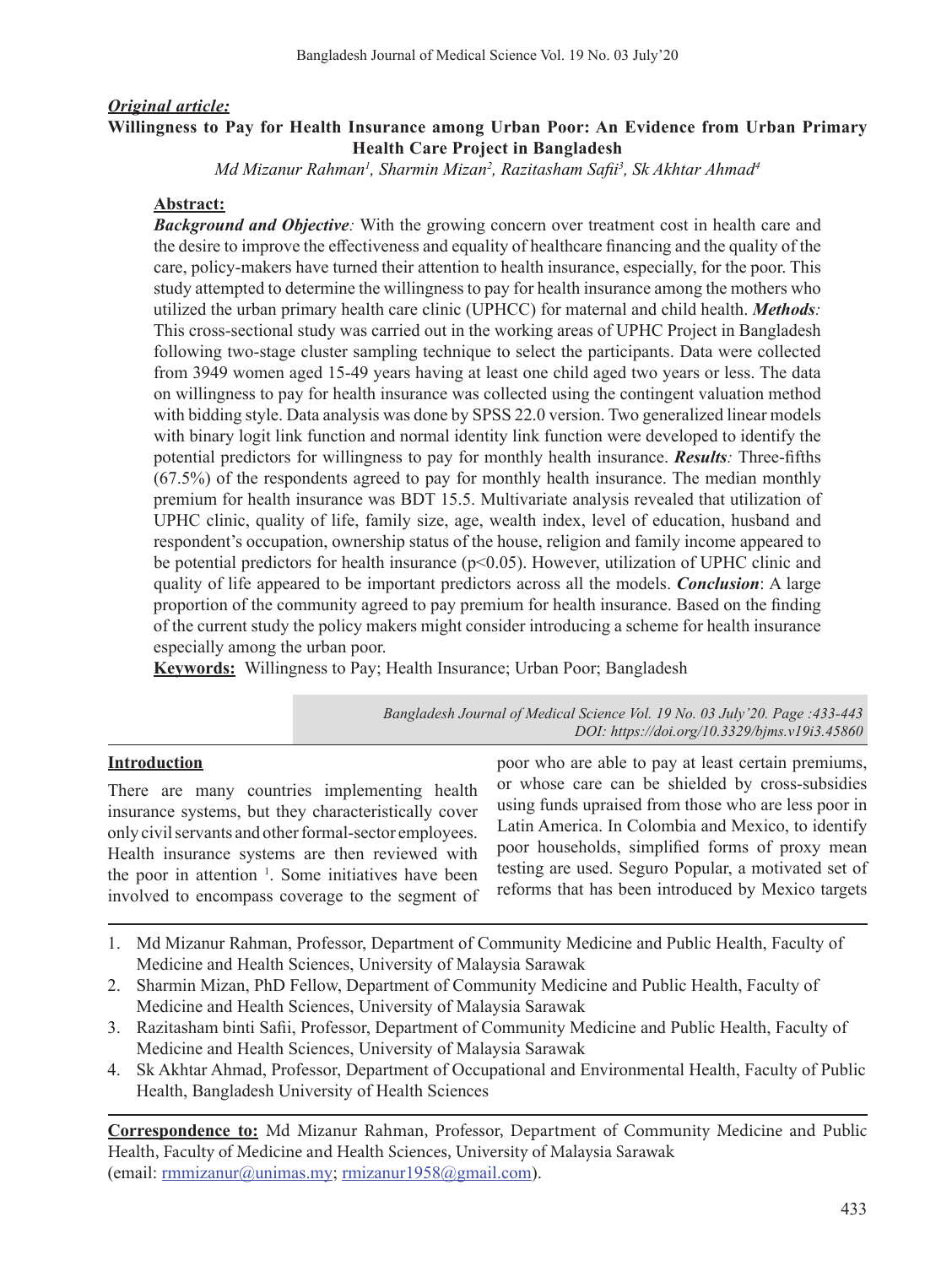to enroll the majority of the poor by the middle of the next decade 2–4. Dercon*,* <sup>5</sup> explained that to expand the access of the poor to the monies they need for health care, health insurance is not the only way. Options embrace improving capacity of the poor to deposit their savings in banks and other formal sector commercial institutions and mounting access to short-term credit. Financial institutions can have a vital role to play in improving the health of the poor not only viewed as outposts of the health sector. Uzochukwu et al. <sup>6</sup> had argued that willingness to pay for Maternal and Child Health (MCH) services if the quality of care to be improved. The study reported a positive attitude towards willingness to pay for readily available services. A study in Ethiopia, WTP for injectable contraceptives was assessed using a dichotomous yes/no response and the follow up question was open ended to inquire how much they wanted to pay. The study revealed at least \$0.65 spent for injectable contraceptives  $\frac{7}{1}$ . Lang and Lai  $\frac{8}{1}$  in Taiwan investigated the public willingness to pay for National Health Insurance (NHI) program by using contingent valuation method asking whether they would agree to pay at already fixed six price bids. The study found that the people were willing to pay NT\$66 for NHI and NT\$ 137 for added long-term care services per month. These referendum-like close ended questions were vulnerable to bias associated with the range of payment used in the study.

The introduction of social health insurance or copay proposal by the Ministry of Health would be inevitable. It was hoped that the reformation in funding would also bring an improvement in the service provided in term of quality, equity and timely accessibility. The issue of affordability would surely affect the acceptability of health care by the public. Therefore, one of the ways to roughly estimate the ability to pay by the public was by doing willingness to pay study <sup>9</sup>. Considering this view, this study attempted to assess the willingness to pay for health insurance among the urban mother attending the urban primary health care clinic and the factors associated with it.

# **Materials and Methods**

# *Participants*

A total of 3949 women were interviewed. The mean (SD) age of the respondents was 25.49 (5.1) years with a minimum 15 and maximum 45 years.

Most of the respondents were Muslim (90.4%) and remaining were Hindus (9.2%), Christian (0.2%) and Buddhist (0.2%). The mean (SD) family size was 4.71 (1.57) ranging from two to 15 members. About two-fifths of the respondents (38.2%) had completed primary education followed by secondary education (32%) and more than one-tenth (11.5%) had a higher secondary education. More than fourfifths (83.1%) were housewives. Only about 4.3% of the respondents were garment workers followed day labourers (3.1%). More than one-fourth (27.3%) of their husbands were engaged in small trade and 17.9% were engaged in private service followed by day labourer (16.5%). In Urban Primary Healthcare Project (UPHCP) working area, an entitlement cards (red card) were issued to the poor households to avail healthcare services free of charge from UPHCP facilities. Out of 3949 respondents, 20% entitlement card holder presented their cards to the interviewer However, another 5% did not show a card, and they claimed to have.

## *Sample and sampling procedure*

This was a cross-sectional study conducted in working areas of Urban Primary Healthcare Project (UPHCP) areas in seven divisions of Bangladesh. A two-stage cluster sampling technique was adopted to select the ever-married women aged 15-49 years having at least one child aged within two years. For determination of sample size, an anticipated population proportion of urban poor was considered as base criteria with 10% relative precision and 95% confidence interval. The initial sample size was 896. This was then inflated by multiplying nonresponse, design effect. Thus, the final sample size was 4124. However, 3949 completed questionnaires were collected with the response rate was 95.8%. The respondents who did not consent or unwilling to participate, visitor or guest residing in household were excluded from the study.

### *Data collection instruments and procedure*

Willingness to pay is a methodological tool that seeks to estimate the capacity to pay for certain social groups in a search to find out the hypothetical monetary value for programs and specific medical interventions and treatment <sup>9</sup>. Willingness to pay in this study used contingent valuation method. There were two most common methods of eliciting willingness to pay which are conjoint analysis and contingent valuation method <sup>10</sup>. Contingent valuation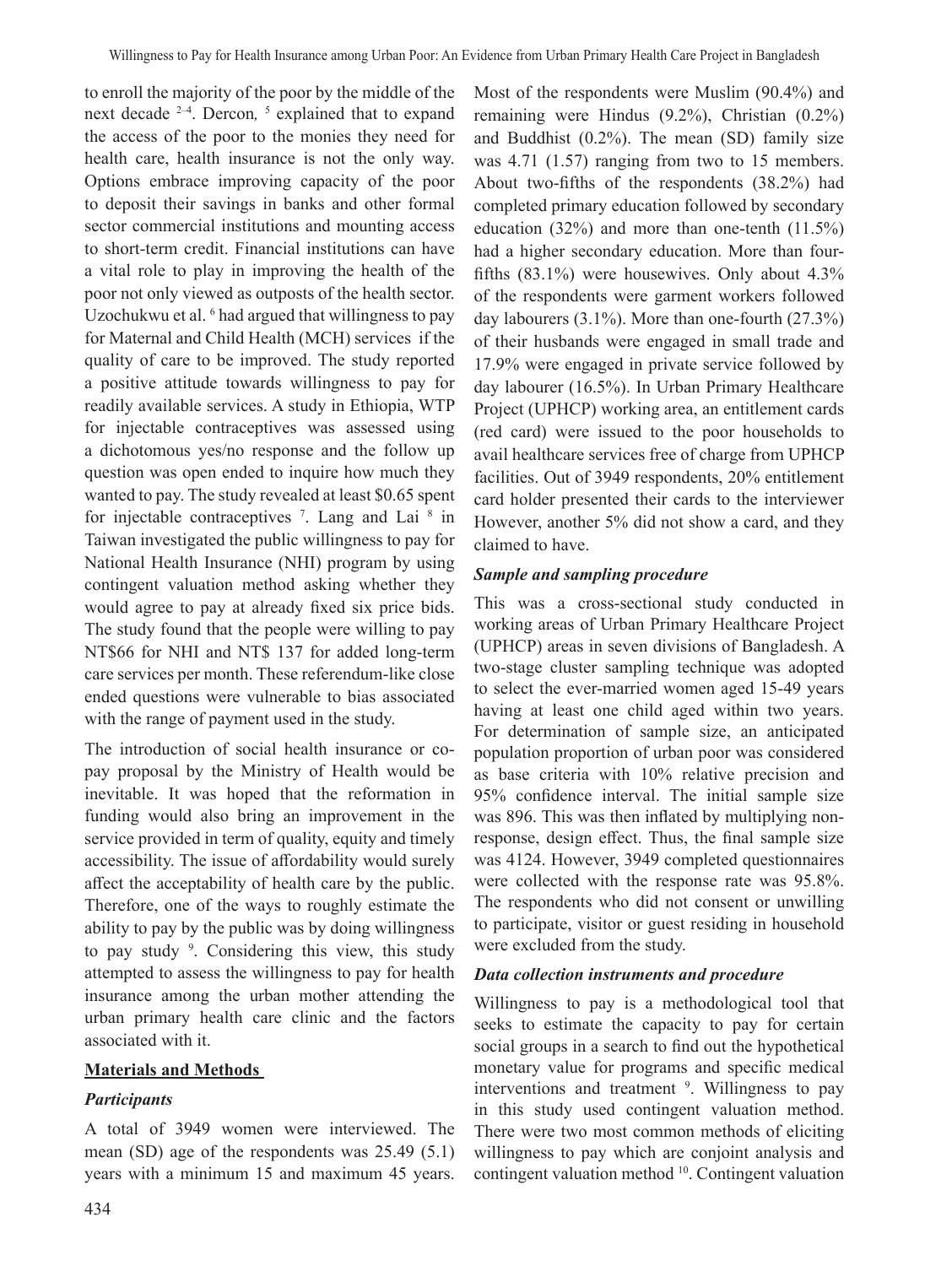method with closed ended bidding technique was the most commonly used and easier to apply 11–14. The approach asked respondents about how much they were willing to pay for the goods (usually public goods).To be able to elicit the willingnessto pay value from the respondents, a description of the commodity or scenario needed to be given first. The nature of the description and the clarity of the information given could influence the willingness to pay pattern by the respondents and therefore, must have as minimum bias as possible 15,16. There was a payment scenario describing the willingness to pay for monthly health insurance. After the explanation of the scenario and the payment methods, the question on whether they agree to pay would be asked first. If they agree, then the bidding process would commence. The answers to the bidding are close ended with four options ('yes', 'may be yes', and 'may be no 'and 'no'). However, if the respondents answer 'no' or 'may be no', they would be asked about the reason and the interview stopped there. This is to differentiate the 'protest no' and the 'real no'. The bidding would start with the lowest value which would be obtained from the pre-test and afterward greater value and stopped if the participants opined that they were reluctant to pay the given amount. Again, the answer options are 'yes', 'may be yes', 'may be no' and 'no'. Once the respondents respond no or yes to the whole bidding, open ended question would ask about what the uppermost amount that they were willing to pay.

#### *Statistical analysis*

A completed data was entered into computer for analysis. Incomplete and inaccurate and missing information in the main components of the questionnaire was discarded. Before data analysis, data was cross-checked for any unusual findings, outliers and missing values <sup>17</sup>. Statistical analysis was done using Statistical Package SPSS, version  $22.0<sup>18</sup>$ . A p-value less than  $0.05$  was considered as statistically significant.

In the present study, an econometric model for willingnessto pay for health insurancewas developed. The most preferred method was generalized linear model with binary logit link function <sup>19–21</sup>. A generalized linear model (or GLM) consists of three components:

1. A random component, specifying the conditional distribution of the response variable, *Yi* (for the *i*th of *n* independently sampled observations), given the values of the explanatory variables in the model. In the initial formulation of GLMs, the distribution of *Yi* was a member of an exponential family, such as the Gaussian, binomial, Poisson, gamma, or Inverse-Gaussian families of distributions.

- 2. A linear predictor—that is a linear function of regressors,
- $\pi i = \alpha + \beta 1Xi1 + \beta 2Xi2 + \cdots$ ·+βkXik……………………………….(1)
- 3. A smooth and invertible linearizing link function  $g(\cdot)$ , which transforms the expectation of the response variable,  $\mu i = E(Y_i)$ , to the linear predictor:

 $g(\mu i) = \mu i = \alpha + \beta 1Xi1 + \beta 2Xi2 + \cdots$  $\cdot$ +βkXik…………………..(2)

The binomial distribution for the proportion Y of successes in n independent binary trials with probability of success μ has probability function

$$
p(y) = \left(\frac{n}{ny}\right) \mu^{ny} (1 - \mu)^{n(1 - y)} \dots \dots \dots \dots \dots \dots \dots \dots (3)
$$

Here, ny is the observed number of successes in the n trials, and  $n(1-y)$  is the number of

failures; and

$$
\left(\frac{n}{ny}\right) = \frac{n!}{(ny)![n(1-y)]!}
$$

In our first model, generalized linear model with binary logit link function was used. In the scenario 1, the respondents were asked whether they want to participate for maternal health care coverage with monthly premium. In the first scenario, whether they agree or disagree for health insurance as a dichotomous variable, i.e. yes vs. no. Significant independent variables were fed into the model one by one and the best fitted ones were chosen.Assumptions of adequate sample size, multicollinearity and absence of outliers were examined. A total of 164 data were removed due to extreme outliers. In this analysis, robust estimation was choose to minimize the potential outliers and to produce stable model <sup>22</sup>. Finally, the estimated marginal means were calculated for the mean response for each factor, adjusted for any other variables in the model that is the estimated marginal means adjust for the covariate by reporting the means of Y for each level of the factor at the mean value of the covariate. Pairwise comparison with Bonferroni adjustment was done to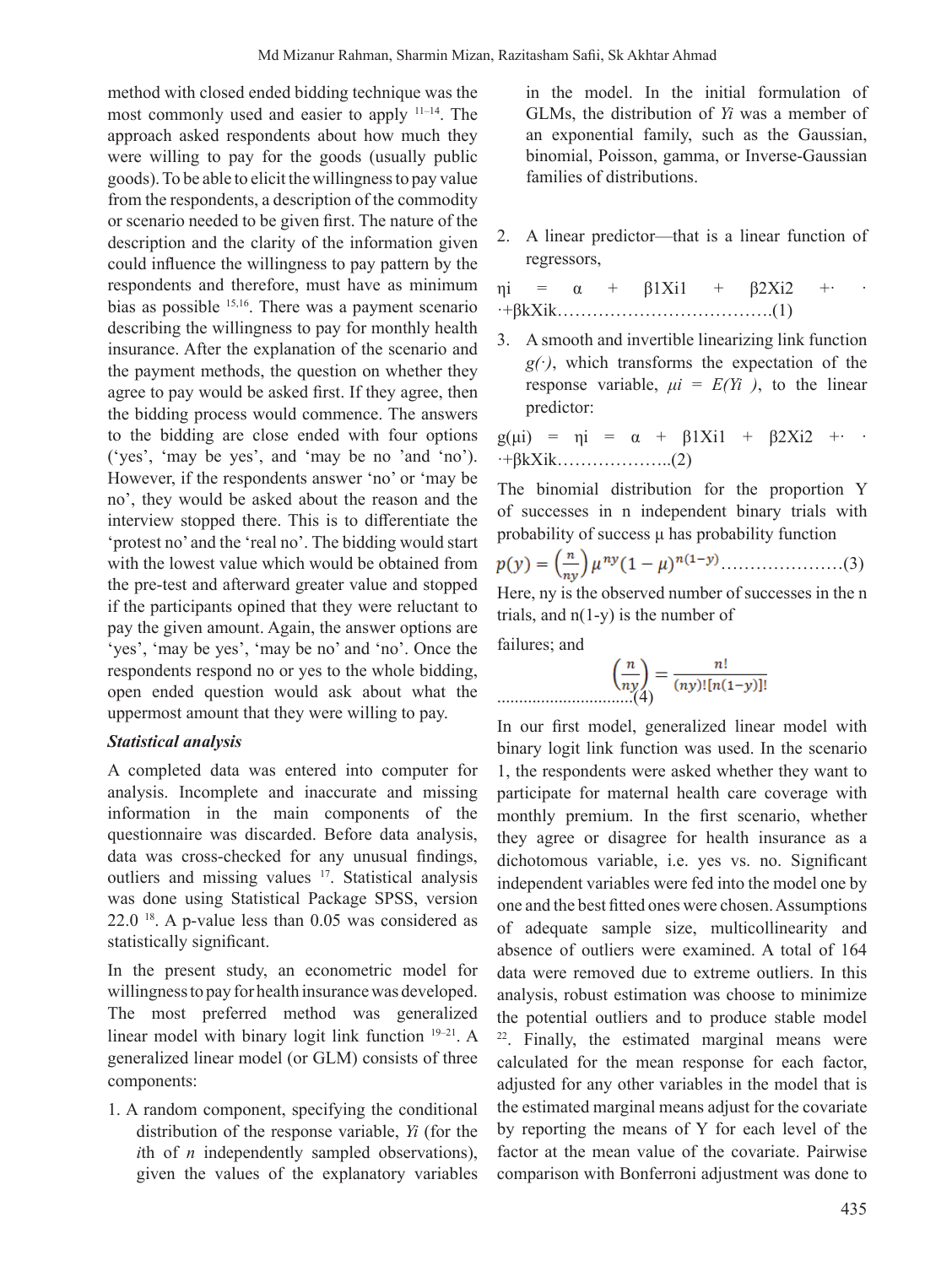minimize the type I error. The data were interpreted into non-poor and poor strata to compare the results.

In the second model, generalized linear model was developed with normal identity link function. Initially, it was assumed that the dependent variable was coded into count variable such as '0' as zero premium or not willingnessto pay and 10-20 as 1, 21- 30 as 2, 31-40 as 3 and so on. However, when entered the variables into Poisson regression model analysis with log link function, the model fitting information was not satisfactory over linear regression model. Because the comparative analysis of Akaike's Information Criterion (AIC) was smaller in linear model than the Poisson model was indicating a better fitted model. In this situation, the link function is the random component with the systematic component of linear function was chosen. More specific if  $\mu$  is the mean of Y, then the link function relates the  $\mu$ with the linear predictor.

 $g(\mu) = \alpha + \beta_1 X_1 + \beta_2 X_2 + \dots$ +βkXk…………………………….(5)

In multiple linear regression  $g(\mu) = \mu$ (identity)

 $\mu = \alpha +$  $X_1$  +  $\beta_2 X_2$  + ……… +βkXk…………………………….(6) because the mean error is assumed to be zero.

However, after removal of '0' from the data set, the model fitting information (value/df) of Pearson Chi-Square and Deviance was much smaller than 0.05 which indicate poor fitting model in zero truncated Poisson regression. Categorical and continuous independent variables were fed into the model one by one and the best fitted one was chosen. Assumptions of adequate sample size, multicollinearity and absence of outliers were examined. Finally, 445 data were removed from the due to extreme outliers.

# *Ethical issues*

The ethical approval was obtained from ethics committee of Universiti Malaysia Sarawak (UNIMAS) (ref: UNIMAS/NC.21.02/03-02(42), dated: 07/01/2015) and Bangladesh Medical Research Council (BMRC), Bangladesh (Ref: BMRC/NREC/2013-2016/1265, dated: 30/06/2015). Before data collection, an informed written consent was obtained and they were briefed about a) the objectives, steps and estimated result of the study, b) welfares of the research, in term of welfares to the subject and benefits to others; c) absolute confidentiality of facts gained; and e) the right to take away from the study at any time wanting any way upsetting her current situation.

## *Willingness to pay for insurance*

The respondents were informed by giving a scenario of improved service and facilities in PHC setting for MCH services with health insurance as the financial resources. They were asked whether they agree to pay for the monthly insurance or not and the amount they were willing to pay. Three-fifths of the respondents (67.5%) agree to pay for monthly health insurance. Among the respondents those who disagree, 29.3% were unable to afford the payment while 25.7% put the responsibility to the government. More than half of them agreed to pay around BDT 10-20 but the highest value that the 0.1% respondents were willing to pay was BDT 1000. The median monthly premium for health insurance was BDT 15.5 (**Table 1**).

|  |  |                                        |  | Table 1 Descriptive analyses of willingness to pay |  |
|--|--|----------------------------------------|--|----------------------------------------------------|--|
|  |  | for MCH service using health insurance |  |                                                    |  |

| <b>Variables</b>                         | Frequency      | $\frac{0}{0}$ |  |  |  |  |  |  |
|------------------------------------------|----------------|---------------|--|--|--|--|--|--|
|                                          |                |               |  |  |  |  |  |  |
| Paying health insurance monthly (n=3949) |                |               |  |  |  |  |  |  |
| Agree                                    | 2667           | 67.5          |  |  |  |  |  |  |
| Disagree                                 | 1282           | 32.5          |  |  |  |  |  |  |
| Reasons of refusing to pay (n=1282)      |                |               |  |  |  |  |  |  |
| Unable to afford                         | 376            | 29.3          |  |  |  |  |  |  |
| It's government responsibility           | 329            | 25.7          |  |  |  |  |  |  |
| It's for well off family                 | 82             | 6.4           |  |  |  |  |  |  |
| Didn't answered                          | 495            | 38.6          |  |  |  |  |  |  |
| <b>Amount WTP for insurance (BDT)</b>    |                |               |  |  |  |  |  |  |
| $10 - 20$                                | 2195           | 82.3          |  |  |  |  |  |  |
| $21 - 30$                                | 82             | 3.1           |  |  |  |  |  |  |
| $31 - 40$                                | 39             | 1.5           |  |  |  |  |  |  |
| $41 - 50$                                | 14             | 0.5           |  |  |  |  |  |  |
| 51-100                                   | 155            | 5.8           |  |  |  |  |  |  |
| 101-150                                  | 80             | 3.0           |  |  |  |  |  |  |
| 151-300                                  | 90             | 3.4           |  |  |  |  |  |  |
| <b>Other amounts (BDT)</b>               |                |               |  |  |  |  |  |  |
| 500                                      | 6              | 0.2           |  |  |  |  |  |  |
| 800                                      | $\overline{2}$ | 0.1           |  |  |  |  |  |  |
| 1000                                     | $\overline{4}$ | 0.1           |  |  |  |  |  |  |

*Generalized linear model with binary logit link function*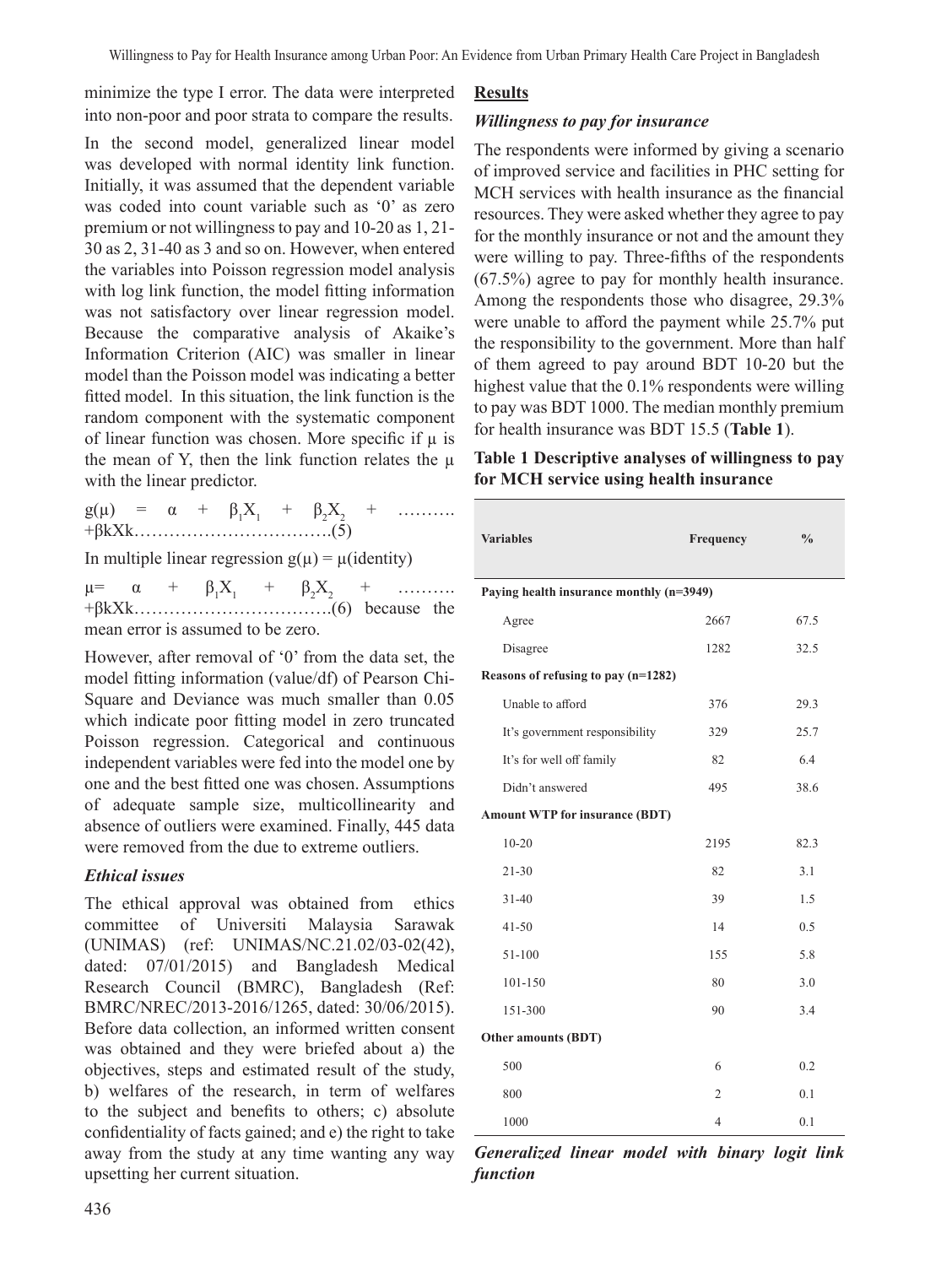|                             |            | Poor                 |                    |                      |                          |                      |                          |            |                          |                      |
|-----------------------------|------------|----------------------|--------------------|----------------------|--------------------------|----------------------|--------------------------|------------|--------------------------|----------------------|
| <b>Parameters</b>           | β          | <b>SE</b>            | <b>AOR</b>         | 95% CI               |                          | β                    | <b>SE</b>                | <b>AOR</b> | 95% CI                   |                      |
|                             |            |                      |                    | LL                   | $\ensuremath{\text{UL}}$ |                      |                          |            | ${\rm LL}$               | UL                   |
| Occupation (husband)        |            |                      |                    |                      |                          |                      |                          |            |                          |                      |
| Small trade                 | 0.16       | 0.47                 | 1.17               | 0.46                 | 2.97                     | $0.94***$            | 0.30                     | 2.55       | 1.42                     | 4.59                 |
| Service                     | $-0.61$    | 0.47                 | 0.55               | 0.22                 | 1.37                     | 0.58                 | 0.30                     | 1.78       | 0.99                     | 3.21                 |
| Manual job                  | 0.08       | 0.47                 | 1.08               | 0.43                 | 2.74                     | $0.73**$             | 0.27                     | 2.07       | 1.22                     | 3.52                 |
| No specific job (RC)        | $0.0\,$    | $\mathcal{L}$        | 1.00               | $\ddot{\phantom{a}}$ | $\cdot$                  | 0.0                  | $\overline{\phantom{a}}$ | 1.00       | $\cdot$                  | $\cdot$              |
| <b>Family income (BDT)</b>  |            |                      |                    |                      |                          |                      |                          |            |                          |                      |
| $\leq 10000.0$              | $-0.62**$  | 0.25                 | 0.54               | 0.33                 | 0.88                     | $-1.04***$           | 0.33                     | 0.36       | 0.19                     | 0.68                 |
| 10000.0 - 19999.9           | $-0.05$    | 0.19                 | 0.95               | 0.65                 | 1.39                     | $-0.69*$             | 0.33                     | 0.50       | 0.26                     | 0.96                 |
| 20000.0 - 29999.9           | $-0.38*$   | 0.19                 | 0.68               | 0.47                 | 0.98                     | $-0.98*$             | 0.41                     | 0.37       | 0.17                     | 0.83                 |
| $\geq 30000$ (RC)           | $0.0\,$    | $\mathbb{Z}^2$       | 1.00               | $\ddot{\phantom{a}}$ | $\cdot$                  | 0.0                  | $\ddot{\phantom{0}}$     | 1.00       | $\overline{\phantom{a}}$ | $\cdot$              |
| <b>Wealth index</b>         |            |                      |                    |                      |                          |                      |                          |            |                          |                      |
| Poorest                     | 0.48       | 0.30                 | 1.62               | 0.90                 | 2.92                     | 0.66                 | 0.36                     | 1.93       | 0.96                     | 3.88                 |
| Poor                        | $0.66**$   | 0.25                 | 1.94               | 1.19                 | 3.16                     | 0.51                 | 0.35                     | 1.66       | 0.84                     | 3.28                 |
| Middle class                | $0.79***$  | 0.22                 | 2.21               | 1.43                 | 3.42                     | 0.32                 | 0.35                     | 1.37       | 0.69                     | 2.73                 |
| Rich                        | $0.36*$    | 0.16                 | 1.44               | 1.05                 | 1.96                     | $0.97**$             | 0.37                     | 2.64       | 1.28                     | 5.44                 |
| Richest (RC)                | $0.0\,$    | $\mathbb{R}^2$       | 1.00               | $\bar{\mathcal{E}}$  | $\cdot$                  | 0.0                  | $\cdot$                  | 1.00       | $\overline{\phantom{a}}$ | $\cdot$              |
| <b>Utilization of UPHCC</b> |            |                      |                    |                      |                          |                      |                          |            |                          |                      |
| No utilization              | $2.74***$  | 0.34                 | 15.47              | 7.91                 | 30.27                    | $2.69***$            | 0.23                     | 14.77      | 9.44                     | 23.12                |
| Partial utilization         | $0.86**$   | 0.32                 | 2.36               | 1.27                 | 4.41                     | $0.79***$            | $0.18\,$                 | 2.20       | 1.56                     | 3.11                 |
| Full utilization            | $0.0\,$    | $\Box$               | 1.00               | $\ddot{\phantom{a}}$ | $\ddot{\phantom{0}}$     | 0.0                  | $\ddot{\phantom{a}}$     | 1.00       | $\ddot{\phantom{0}}$     | $\ddot{\phantom{1}}$ |
| <b>Family size</b>          |            |                      |                    |                      |                          |                      |                          |            |                          |                      |
| $<$ 4                       | $-0.09$    | 0.22                 | 0.92               | 0.60                 | 1.40                     | $0.52***$            | 0.18                     | 1.68       | 1.18                     | 2.38                 |
| $\overline{4}$              | $-0.07$    | 0.19                 | 0.94               | 0.65                 | 1.36                     | $0.31*$              | 0.15                     | 1.37       | 1.01                     | 1.85                 |
| 5                           | $-0.38*$   | 0.19                 | 0.68               | 0.47                 | 0.99                     | $0.04\,$             | 0.16                     | 1.04       | 0.76                     | 1.43                 |
| $\geq 6(RC)$                | 0.0        | $\Box$               | 1.00               | $\cdot$              | $\cdot$                  | 0.0                  | $\Box$                   | 1.00       | $\cdot$                  | $\cdot$              |
| <b>Ownership status</b>     |            |                      |                    |                      |                          |                      |                          |            |                          |                      |
| Own                         | $-0.46$    | 0.48                 | 0.63               | 0.25                 | 1.63                     | 0.34                 | 0.18                     | 1.41       | 0.99                     | 2.01                 |
| Rent                        | $-0.43$    | 0.48                 | 0.65               | 0.25                 | 1.68                     | $0.80***$            | 0.17                     | 2.23       | 1.61                     | 3.10                 |
| Shelter (RC)                | 0.0        |                      | 1.00               | $\epsilon$           |                          | 0.0                  |                          | 1.00       |                          |                      |
| Having entitlement card     |            |                      |                    |                      |                          |                      |                          |            |                          |                      |
| No                          | $0.49*$    | 0.19                 | 1.63               | 1.12                 | 2.38                     | $0.66***$            | 0.12                     | 1.94       | 1.53                     | 2.47                 |
| Yes (RC)                    | 0.0        | $\cdot$              | $1.00\,$           | $\Box$               | $\ddot{\phantom{0}}$     | 0.0                  | $\ddot{\phantom{0}}$     | $1.00\,$   | $\mathbb{Z}^2$           | $\cdot$              |
| Age in years                | $-0.15***$ | 0.01                 | 0.86               | 0.84                 | 0.88                     | $-0.08***$           | 0.01                     | 0.92       | 0.90                     | 0.94                 |
| Quality of life             | $0.63***$  | $0.16\,$             | 1.87               | 1.36                 | 2.57                     | $1.16***$            | 0.13                     | 3.20       | 2.46                     | 4.16                 |
| (Intercept)                 | $2.15*$    | 1.01                 | 8.54               | 1.19                 | 61.37                    | $-3.34*$             | 0.72                     | 0.04       | 0.01                     | 0.15                 |
| $\mathbf N$                 |            | 1886                 |                    |                      |                          | 1899                 |                          |            |                          |                      |
| Deviance (df)               |            | 1547.426(1843);0.840 |                    |                      |                          | 1899.302(1850);1.027 |                          |            |                          |                      |
| Pearson Chi-Square          |            | 1545.315(1843);0.838 |                    |                      |                          | 1715.896(1850);0.928 |                          |            |                          |                      |
| Likelihood Ratio Chi-Square |            |                      | 482.710(20);p<.001 |                      |                          | 579.538(20);p<0.001  |                          |            |                          |                      |

# **Table 2 Factors affecting the WTP for monthly health insurance premium: Generalized linear model with binary logit link function**

*\*p<0.05; \*\*p<0.01; \*\*\*p<0.001*

*Dependent variable: WTP for health insurance (yes (1) vs. No (0).* 

*AOR= Adjusted odds ratio* 

*95% CI: 95% confidence interval; LL=Lower limit 95% confidence interval,* 

*UL=Upper limit 95% confidence interval, RC= Reference category*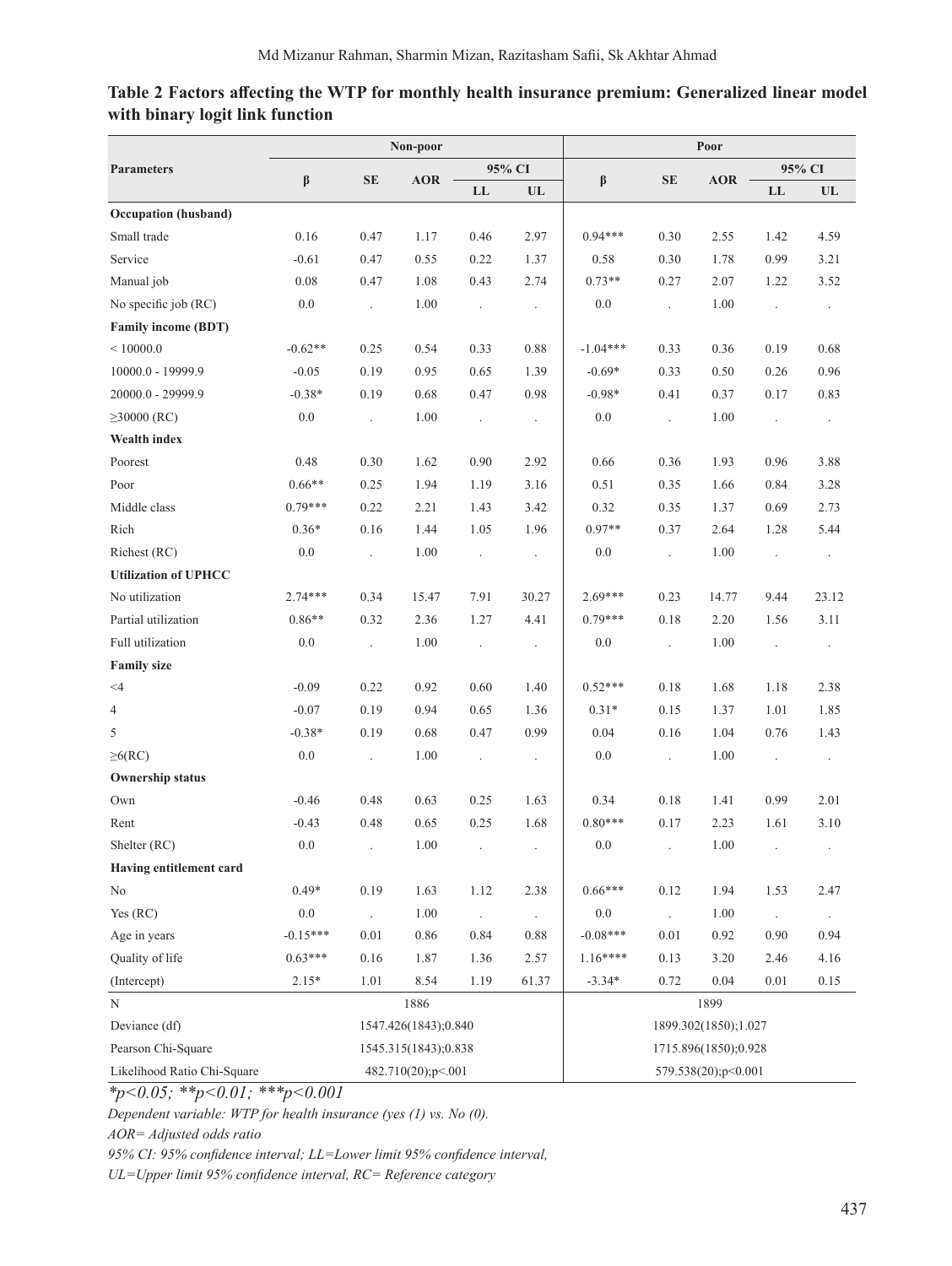Analysis revealed that occupation of the husband, family income (BDT), wealth index, utilization of UPHCC, family size, ownership status of the house, having an entitlement card, age in years and quality of life index appeared to be important predictors for willingness to pay for health insurance  $(p<0.05)$  for both the non-poor and poor catchment areas, however, family size and ownership status of the house did not significantly influence willingness to pay for the nonpoor catchment area  $(p>0.05)$ . Analysis revealed that household income negatively influences the WTP for health insurance premium as with income BDT less than 10000 less likely to pay health insurance in both the poor and non-poor catchment area, but it was more among the respondents from poor catchment areas. Based on wealth index, poorest respondents not necessarily willing to pay for health insurance, but the respondents with poor 1.94 (95% CI: 1.19, 3.16) and middle class 2.21 (95% CI: 1.43, 3.42) times likely to pay premium from non-poor catchment area. On the contrary, it was 2.64 times (95% CI:1.28, 5.44) among the rich in poor catchment area and 1.44 times (95% CI: 1.05, 1.96) in non-poor catchment area. It was found that WTP was 15.47 times (95% CI: 7.91, 30.27) in non-poor and 14.77 times (95% CI: 9.44, 23.12) in poor catchment area those were never utilized UPHCC compare to fully utilization of UPHCC. However, partial utilization was 2.36 times (95% CI: 1.27, 4.41) in non-poor and 2.20 times (95% CI: 1.56, 3.11) likely to pay health insurance in poor catchment area. Among the non-poor catchment area, family size had negative influence in WTP for health insurance, but the low family size with four members in poor catchment area 1.68 (95% CI: 1.18, 2.38) times likely to pay health insurance and 1.35 times (95% CI: 1.01, 1.85) likely to pay among the family of 5 members. Similarly, entitlement (privilege) card had negative influence on WTP for health insurance, for example, those who had no card were 1.63 times (95% CI: 1.12, 2.38) in non-poor and 1.94 times (95% CI: 1.53, 2.47) in poor catchment area likely to pay health insurance. Analysis revealed that one-unit increase of quality of life 1.87 (95% CI: 1.36, 2.57) times in noon-poor and 3.20 (9% CI: 2.46, 4.16) times in poor catchment area likely to increase the WTP for health insurance, whereas with one-unit increase in age in years, the WTP decrease in 0.86 times (95% CI: 0.84, 0.88) in non-poor and 92 times (95% CI: 0.90, 0.94) in poor catchment area. Among the poor catchment area, those who were engaged in small trade 2.55 times (95% CI: 1.42, 4.59) and doing manual job 2.07 times (95% CI: 1.22, 3.52) likely to pay health insurance compared to non-specific job. It was also found that those who were living in rented house, 2.23 times (95% CI: 1.61, 3.10) likely to pay health insurance. However, occupation of the husband and ownership status in the non-poor catchment area had no influence on WTP for health insurance (p>0.05 (**Table 2**).

### *Generalized linear model with normal identity link function*

Analysis revealed that occupation of the husband, utilization of urban primary health care clinic and age of the respondents appeared to be the important predictors for willingness to pay for health insurance  $(p<0.05)$  for both non-poor and poor catchment areas, however, level of education, family income (BDT) appeared to be significantly influence WTP for health insurance among the non-poor whereas, religion, ownership status of house, having a red card and quality of life significantly influence willingness to pay for the poor catchment area  $(p<0.05)$ . Respondent having primary and secondary level of education in both non-poor and poor catchment area more likely to WTP for health insurance however, non-formal education and higher secondary level of education among poor likely to pay health insurance, but not among the non-poor (p>0.05). Similarly, those who never or partially utilized urban health care clinic were likely to pay health insurance premium compared to full utilization in both non-poor and poor catchment areas. Among the poor catchment area, the non-Muslim respondents were more likely to pay health insurance, similarly, those were engaged in small trade and manual job were more likely to WTP for health insurance ( $p<0.05$ ). Those who were living in their own house or a rented house were also more likely to pay health insurance  $(p<0.05)$ . But those who had no entitlement card (red card) were likely to pay health insurance premium in the poor catchment area. Analysis revealed that with increasing quality of life among the respondents, they were more likely to pay health insurance. In contrast to the family income, respondents with family income less than BDT 10,000 to 30,000 were less likely to pay health insurance premium among the non-poor catchment area (p<0.05) (**Table 3**).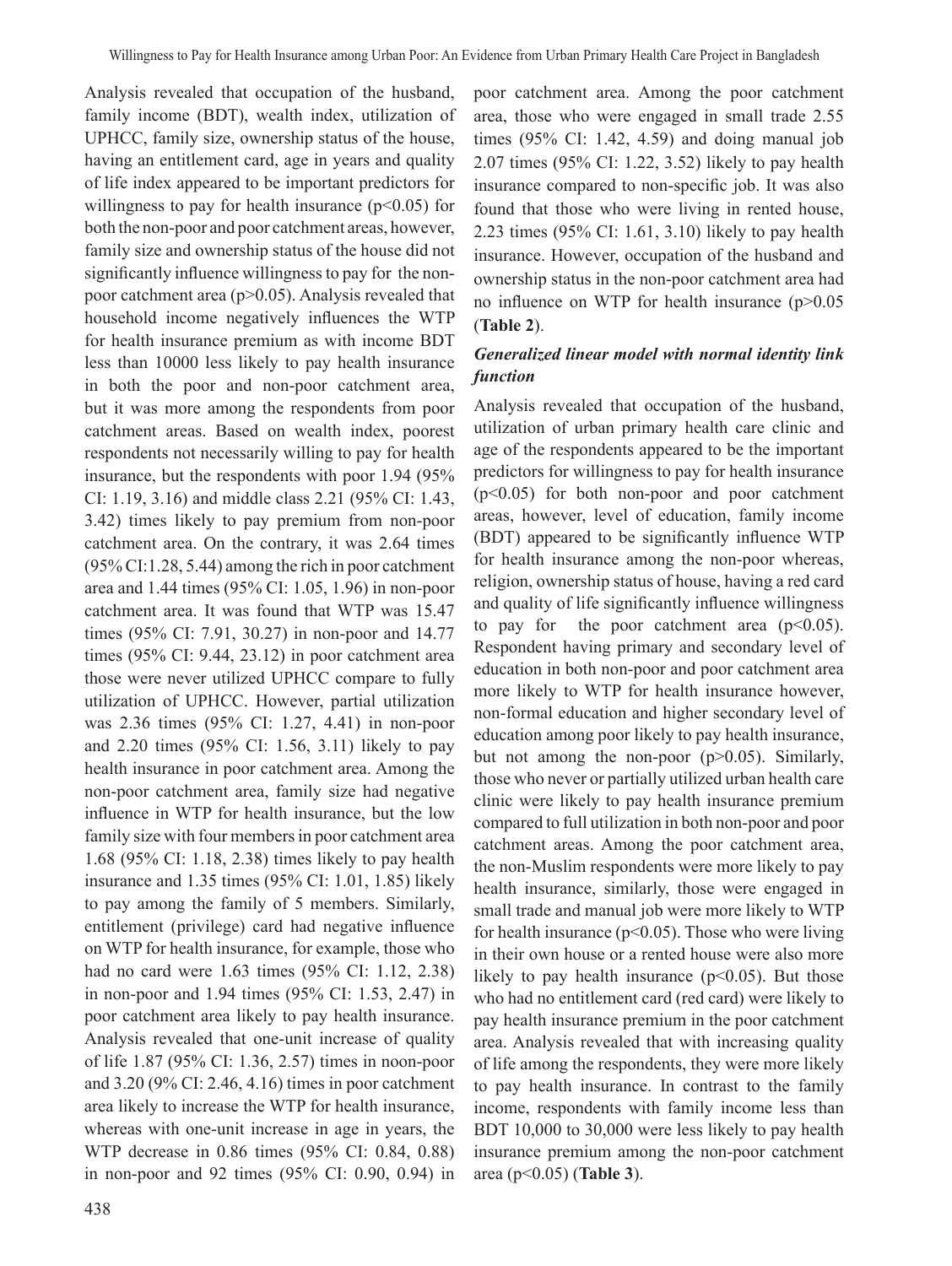|                                         |                      |                      | Non-poor   |                      |                      | Poor                 |                      |            |                      |                      |  |
|-----------------------------------------|----------------------|----------------------|------------|----------------------|----------------------|----------------------|----------------------|------------|----------------------|----------------------|--|
| <b>Parameters</b>                       | $\beta$              | <b>SE</b>            | <b>AOR</b> | 95% CI               |                      |                      |                      |            | 95% CI               |                      |  |
|                                         |                      |                      |            | LL                   | UL                   | $\beta$              | <b>SE</b>            | <b>AOR</b> | LL                   | $UL$                 |  |
| Religion                                |                      |                      |            |                      |                      |                      |                      |            |                      |                      |  |
| Non-Muslim                              | 0.06                 | 0.04                 | 1.06       | 0.97                 | 1.15                 | $0.13***$            | 0.04                 | 1.14       | 1.06                 | 1.24                 |  |
| Muslim (RC)                             | 0.0                  | $\ddot{\phantom{0}}$ | 1.00       | $\ddot{\phantom{a}}$ | $\ddot{\phantom{0}}$ | 0.0                  | $\cdot$              | 1.00       | $\ddot{\phantom{0}}$ | $\ddot{\phantom{0}}$ |  |
| Level of education                      |                      |                      |            |                      |                      |                      |                      |            |                      |                      |  |
| No formal                               | 0.13                 | 0.07                 | 1.13       | 0.99                 | 1.30                 | $0.24**$             | 0.08                 | 1.27       | 1.07                 | 1.49                 |  |
| Primary                                 | $0.20***$            | 0.05                 | 1.22       | 1.10                 | 1.36                 | $0.23***$            | 0.08                 | 1.26       | 1.08                 | 1.48                 |  |
| Secondary                               | $0.13*$              | 0.05                 | 1.14       | 1.04                 | 1.25                 | $0.20**$             | 0.08                 | 1.22       | 1.04                 | 1.44                 |  |
| <b>Higher Secondary</b>                 | 0.02                 | 0.06                 | 1.02       | 0.92                 | 1.14                 | $0.20*$              | 0.10                 | 1.23       | 1.01                 | 1.49                 |  |
| Graduate and above (RC)                 | 0.0                  | $\cdot$              | 1.00       | $\cdot$              |                      | 0.0                  | $\cdot$              | 1.00       |                      | $\ddot{\phantom{0}}$ |  |
| Occupation (husband)                    |                      |                      |            |                      |                      |                      |                      |            |                      |                      |  |
| Small trade                             | $-0.08$              | 0.08                 | 0.93       | 0.79                 | 1.10                 | $0.17**$             | 0.07                 | 1.19       | 1.04                 | 1.36                 |  |
| Service                                 | $-0.12$              | 0.09                 | 0.89       | 0.75                 | 1.05                 | 0.12                 | 0.07                 | 1.12       | 0.99                 | 1.28                 |  |
| Manual job                              | 0.00                 | 0.08                 | 1.00       | 0.85                 | 1.18                 | $0.15**$             | 0.06                 | 1.17       | 1.04                 | 1.31                 |  |
| No specific job (RC)                    | 0.0                  | $\Box$               | 1.00       | $\cdot$              | $\ddot{\phantom{1}}$ | 0.0                  | $\ddot{\phantom{0}}$ | 1.00       | $\ddot{\phantom{0}}$ | $\ddot{\phantom{0}}$ |  |
| <b>Family income (BDT)</b>              |                      |                      |            |                      |                      |                      |                      |            |                      |                      |  |
| ${}<$ 10000.0                           | $-0.20***$           | 0.05                 | 0.82       | 0.75                 | 0.91                 | $-0.08$              | 0.07                 | 0.93       | 0.81                 | 1.07                 |  |
| 10000.0 - 19999.9                       | $-0.12***$           | 0.04                 | 0.89       | 0.82                 | 0.96                 | $-0.04$              | 0.07                 | 0.96       | 0.83                 | 1.10                 |  |
| 20000.0 - 29999.9                       | $-0.12***$           | 0.04                 | 0.89       | 0.82                 | 0.96                 | $-0.01$              | 0.08                 | 0.99       | 0.84                 | 1.17                 |  |
| $\geq 30000$ (RC)                       | 0.0                  | $\cdot$              | 1.00       | $\ddot{\phantom{0}}$ | $\cdot$              | 0.0                  | $\ddot{\phantom{0}}$ | 1.00       | $\ddot{\phantom{0}}$ | $\cdot$              |  |
| <b>Ownership status</b>                 |                      |                      |            |                      |                      |                      |                      |            |                      |                      |  |
| Own                                     | $-0.02$              | 0.08                 | 0.98       | 0.83                 | 1.15                 | $0.09**$             | 0.04                 | 1.10       | 1.02                 | 1.18                 |  |
| Rent                                    | $-0.06$              | 0.08                 | 0.95       | 0.80                 | 1.11                 | $0.14***$            | 0.03                 | 1.16       | 1.09                 | 1.23                 |  |
| Shelter (RC)                            | 0.0                  | $\Box$               | 1.00       | $\cdot$              | $\ddot{\phantom{0}}$ | 0.0                  | $\ddot{\phantom{0}}$ | 1.00       | $\ddot{\phantom{0}}$ | $\cdot$              |  |
| Having entitlement card                 |                      |                      |            |                      |                      |                      |                      |            |                      |                      |  |
| No                                      | 0.06                 | 0.05                 | 1.06       | 0.96                 | 1.16                 | $0.14***$            | 0.03                 | 1.15       | 1.09                 | 1.22                 |  |
| Yes (RC)                                | 0.0                  | $\ddot{\phantom{0}}$ | 1.00       | $\ddot{\phantom{0}}$ | $\cdot$              | 0.0                  | $\ddot{\phantom{0}}$ | 1.00       | $\ddot{\phantom{0}}$ | $\cdot$              |  |
| <b>Utilization of UPHCC</b>             |                      |                      |            |                      |                      |                      |                      |            |                      |                      |  |
| No utilization                          | $0.42***$            | 0.08                 | 1.52       | 1.29                 | 1.79                 | $0.38***$            | 0.05                 | 1.46       | 1.33                 | 1.60                 |  |
| Partial utilization                     | $0.24**$             | $0.08\,$             | 1.27       | $1.07\,$             | 1.49                 | $0.17***$            | 0.04                 | 1.18       | 1.09                 | 1.28                 |  |
| Full utilization (RC)                   | $0.0\,$              |                      | 1.00       | $\cdot$              |                      | $0.0\,$              |                      | 1.00       | $\ddot{\phantom{0}}$ | $\cdot$              |  |
| Age in years                            | $-0.02***$           | 0.00                 | 0.98       | 0.97                 | 0.98                 | $-0.01***$           | 0.00                 | 0.99       | 0.98                 | 0.99                 |  |
| Quality of life                         | 0.04                 | 0.03                 | 1.04       | 0.97                 | 1.11                 | $0.19***$            | 0.02                 | 1.21       | 1.15                 | 1.27                 |  |
| (Intercept)                             | $0.92***$            | 0.20                 | 2.50       | 1.69                 | 3.70                 | $-0.34*$             | 0.16                 | 0.71       | 0.52                 | 0.98                 |  |
| $\mathbf N$                             |                      |                      | 1680       |                      |                      |                      |                      | 1828       |                      |                      |  |
| Deviance (df)                           | 447.589(1805);0.248  |                      |            |                      |                      |                      |                      |            |                      |                      |  |
| Pearson $\chi^2$<br>465.402(1661);0.280 |                      |                      |            |                      |                      | 447.589(1805);0.248  |                      |            |                      |                      |  |
| Likelihood Ratio Chi-<br>Square         | 219.791(18); p<0.001 |                      |            |                      |                      | 347.720(18); p<0.001 |                      |            |                      |                      |  |

# **Table 3 Factors affecting the WTP for monthly health insurance premium: Generalized linear model with normal identity link function**

*\*p<0.05; \*\*p<0.01; \*\*\*p<0.001*

*AOR= Adjusted odds ratio, 95% CI: 95% confidence interval,* 

*LL=Lower limit of 95% confidence interval; UL=Upper limit of 95% confidence interval*

*RC= Reference category*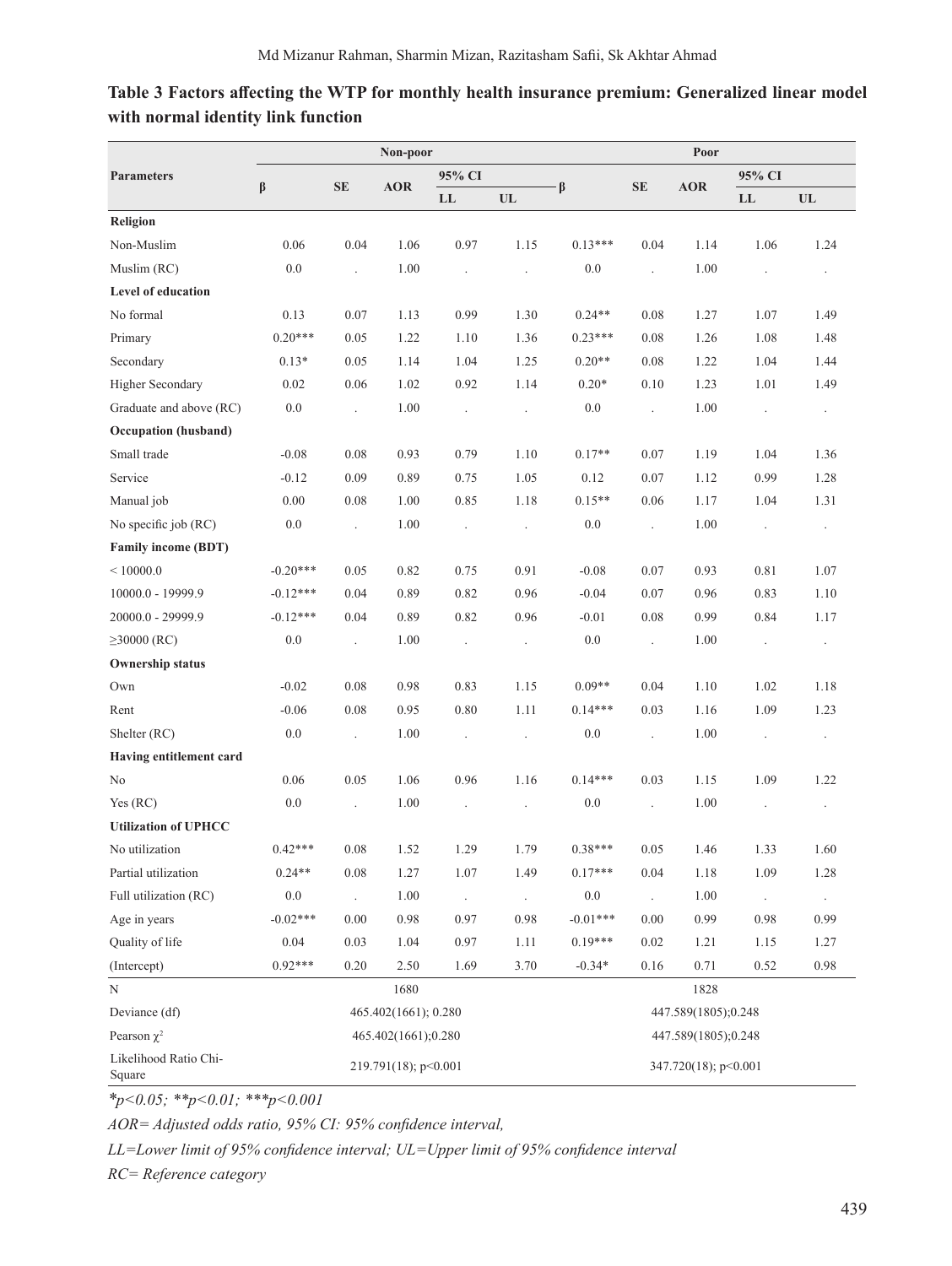#### **Discussion**

In our study, more than three-fifths of the respondents (67.5%) agreed to pay for monthly health insurance. About 29.3% were unable to afford the payment while 25.7% put the responsibility to the government. More than half of them agreed to pay around BDT 10-20 (USD 0.12- 0.24). The higher the bid was made, the lower number of respondents who were willing to pay. In Bangladesh, Ahmed et al. <sup>23</sup> found out a higher percentage of the respondents were willing to pay for Community Based Health Insurance (CBHI) an average amount of BDT 22.8 (US\$ 0.286) weekly per household compared to this current study. Similarly, the estimates varied across the geographical location and occupation. There was a worthy number of publications on WTP for health insurance in low-and middle-income countries both in Asia and Africa<sup>24,25</sup>. An Indian study showed that median WTP was 55 INR (US\$ 1.09) per month <sup>20</sup>. Another study reported that people in rural India were willing to pay 1500 INR (US\$ 27) annually for CBHI <sup>26</sup>. In Ghana, almost 64% of respondents were willing to pay about Cedi 5000 ( US\$ 3) per month for a National Health Insurance scheme by the informal sector <sup>19</sup>. Two studies in Iran, willing to pay an average of US\$ 2.77 per month in the rural area for health insurance  $27$  and the average WTP for social health insurance per person per month was found US\$ 5.5 <sup>28</sup>. In West Malaysia, Almualm et al. <sup>29</sup> found a higher percentage of the respondents were willing to pay for National Health Insurance (NHI) compared to this current study. Malaysia, a middle-income country, using Contingent Valuation approach revealed that more than 63.1% of the respondents were willing to join CBHI with an average payment of US\$ 114.38 per month per household <sup>30</sup>. However, Aizuddin et al. 31 reported positive results on the willingness to pay for National Health Insurance among farmers in Selangor. The median amount that they were willing to pay was MYR 2.00(US\$ 0.5) per month which was slightly higher than the present findings. In St. Vincent and the Grenadines, an upper-middle-income Caribbean country, 72.3% respondents were willing to join with WTP 77.83 EC\$ (US\$ 28.83) per month per person to enroll in the National Health Insurance plan <sup>32</sup>. The uninsured individual in the Greater Windhoek Area of Namibia was willing to pay 47.50 NAD (US\$ 6.60) per month for individual health insurance in a past Namibian study <sup>33</sup>. Total utilization of MCH services was 1.18 times more likely increase the amount of WTP in poor areas compared to non-

poor areas in the present study. Similar findings were found in Rwanda 34,35, Nigeria 36,37, Mali and Senegal <sup>38</sup> and India<sup>39</sup>. The possible explanation might be that the benefit of total utilization of MCH services assured the respondents for willingness to pay for the increasing amount of monthly premium of health insurance. The present study explored that lower level of socio-economic status had a negative influence on WTP for monthly health insurance premium. Here, respondents possessing health entitlement card/red card were less likely to WTP which mirrors several previous findings related to voucher scheme holder in Kenya 40–42. In another study conducted by Kanya et al. 43 identified WTP for RH services among poor women enrolling voucher scheme and non-voucher clients. Voucher clients were significantly less likely to manifest WTP for ANC, delivery and FP services compared with non-voucher clients respectively pay for various RH services. Voucher clients were willing to pay significantly lower amounts for delivery and PNC services. Due to financial constraint and lower socio-economic status in above past studies and respondents having red card in this study had negative influence on WTP. In Nigeria, WTP for MCH services was significantly related to education, income and occupation of the respondents like the present study findings <sup>44</sup>. A study in Burkina Faso and Iran explored that higher WTP for communitybased insurance was gained for higher income level, higher education and younger people consistent with the present study 28,45. In Iran, WTP decreased with increasing the family size as in the present study  $28$ . In contrast, a systematic review in the past found that increases in family size were correlated with higher WTP for insurance, but similar with the present study with education level and income were consistently correlated with higher WTP for insurance and increases in age were correlated with reduced WTP <sup>46</sup>. On the effect of age on WTP, Oyekale <sup>47</sup> showed a strong negative correlation, but Babatunde et al. <sup>48</sup> found a significant influence of age on WTP for health insurance. The current study is in line with Oyekale's findings but inconsistent with Babatunde's assessment. Increase quality of life significantly influenced WTP and ownership of house had no significant effect on WTP which agreed with Smith and Cunningham<sup>49</sup>, although the purpose for WTP was not the same. On the other hand, respondents who resided in their own house or in rented house in the poor catchment area had a positive influence on WTP which might be due to living security they want to pay for monthly HI premium.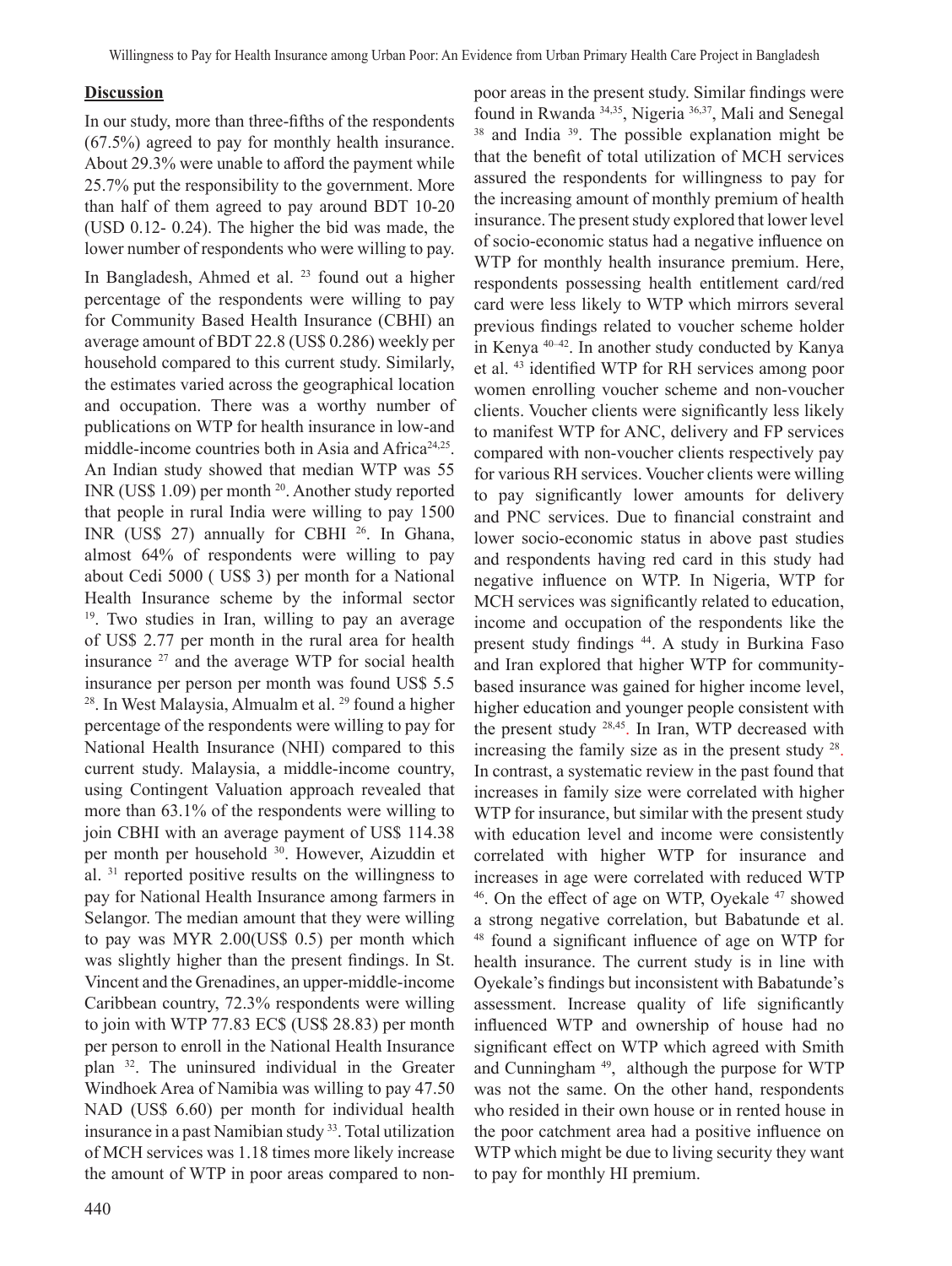Our results are based on urban population and our study sample was not representative of the national population. Given that our sample was relatively poor and that the amount of willingness to pay perhaps may not reflecting the wealth and the characteristics of our sample limit the generalizability of the results. The sample population of general population may result in different values WTP. Next, the range of response choices for the payment of WTP question may have influenced participant responses to the open-ended question. However, since we pre-tested our WTP questions to choose ranges for the paymentscale question, it may also be that the paymentscale ranges accurately captured the range of values respondents had in mind for WTP. But it might be a response like nodding the head of "Ya Ya" distort the results.

#### *Conclusions*

Analysis revealed that utilization of urban primary healthcare clinic, occupation of the husband, family income (BDT), age in years appeared to be important predictors for willingness to pay for health insurance in both models. However, other variables such as wealth index, family size and ownership status of the house, entitlement card and quality of life varied in significance across the model. The goal for the Bangladesh government is to ensures quality of health service with equity. Thus, reaching the goal, the findings of this study might hold the key to strategic planning. Though Our findings on the determinants of WTP are, in this light, somewhat encouraging. WTP increase with increasing age

and rises with more education. Respondents with higher education may be more encouraging to pay. A key task for policymakers is to implement a health insurance scheme on a pilot basis, particularly among the urban poor with low education.

### **Acknowledgements**

We are very grateful to local non-governments organization for their support in selecting the clinic area and identification of respondents through development of sampling frame. Thanks to all research assistants who were involved in data collection. Finally, our gratitude goes to all study participants who shared their experience during delivery care.

#### *Conflict of interest*

The authors declare that they have no competing interests.

### *Funding*

This study was funded by USAID's PhD Scholarship Program under BRAC University, Bangladesh with partial financial support from USAID Bangladesh.

### *Author's contribution*

Md Mizanur Rahman and Sharmin Mizan developed the concept and contributed to design, analysis, interpretation of data, and manuscript writing of the study. Sharmin Mizan organized and collected data. All authors helped in the editing and refining of the manuscript. All authors read and approved the final manuscript.

#### **References:**

- 1. Mayberry RM, Nicewander DA, Qin H, Ballard DJ. Improving quality and reducing inequities: a challenge in achieving best care. *Proc Bayl Univ Med Cent*. 2006;**19**(2):103-118. https://www.ncbi.nlm.nih.gov/pmc/ articles/PMC1426185/. Accessed November 16, 2018.
- 2. *Scaling Up Affordable Health Insurance: Staying the Course*. Washigton, DC, USA: World Bank; 2013:781.
- 3. World Bank. *Mexico The cost of providing and the willingness to pay for water in the municipal and industrial sectors*. Washigton, DC, USA: World Bank; 2005:**107**. http://documents.worldbank.org/curated/ en/179101468050935483/Mexico-The-cost-of-

providing-and-the-willingness-to-pay-for-water-in-themunicipal-and-industrial-sectors.

- 4. World Bank. *Willingness to Charge and Willingness to Pay : The World Bank - Assisted China Rural Water Supply and Sanitation Program*. China; 2010:**8**. http://documents.worldbank.org/curated/ en/221621468746678953/pdf/256960PAPER0WSP0Wi llingness0to0charge.pdf.
- 5. Dercon S. *Designing Insurance for the Poor:* International Food Policy Research Institute (IFPRI); 2007. https://ideas.repec.org/p/fpr/2020br/bb40.html. Accessed July **29**, 2018.
- 6. Uzochukwu BSC, Onwujekwe OE, Akpala CO.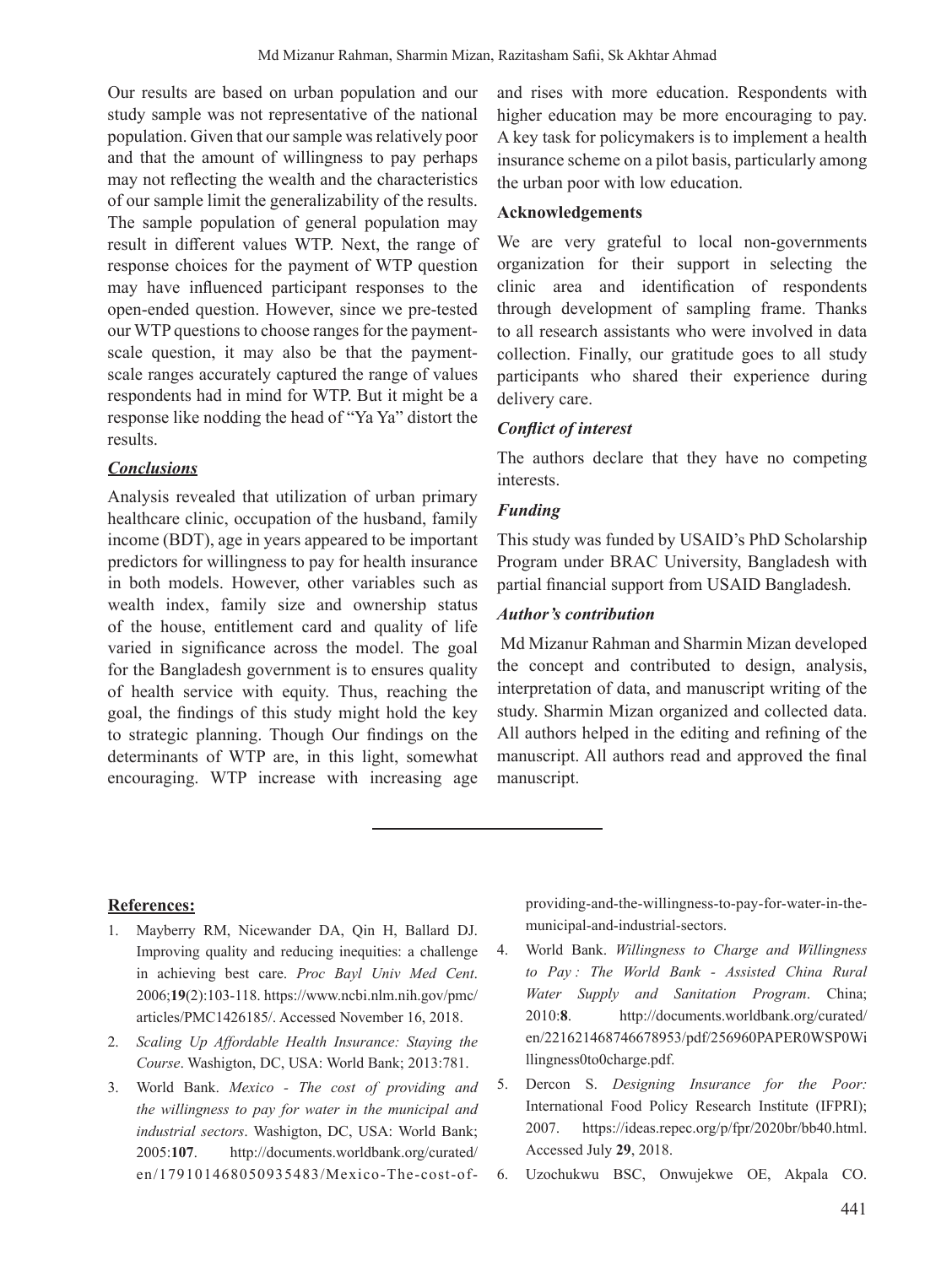Community satisfaction with the quality of maternal and child health services in Southeast Nigeria. *East Afr Med J*. 2004;**81**(6):293-299. doi:10.4314/eamj.v81i6.9178

- 7. Prata N, Bell S, Weidert K, Gessessew A. Potential for Cost Recovery: Women's Willingness to Pay for Injectable Contraceptives in Tigray, Ethiopia. *PLOS ONE*. 2013**;8**(5):e64032. doi:10.1371/journal. pone.0064032
- 8. Lang H-C, Lai M-S. Willingness to pay to sustain and expand National Health Insurance services in Taiwan. *BMC Health Serv Res*. 2008;**8**(1):261. doi:10.1186/1472- 6963-8-261
- 9. Mould Quevedo JF, Contreras Hernández I, Garduño Espinosa J, Salinas Escudero G. [The willingnessto-pay concept in question]. *Rev Saude Publica*. 2009;**43**(2):352-358.
- 10. Martín-Fernández J, Cura-González MI del, Rodríguez-Martínez G, et al. Economic Valuation of Health Care Services in Public Health Systems: A Study about Willingness to Pay (WTP) for Nursing Consultations. *PLOS ONE*. 2013;8(4):e62840. doi:10.1371/journal. pone.0062840
- 11. Cameron TA, James MD. Efficient Estimation Methods for "Closed-ended'' Contingent Valuation Surveys." *Rev Econ Stat*. 1987;**69(**2):269-276. https://ideas.repec. org/a/tpr/restat/v69y1987i2p269-76.html. Accessed July 29, 2018.
- 12. Wang XJ, Zhang W, Li Y, Yang KZ, Bai M. Air quality improvement estimation and assessment using contingent valuation method, a case study in Beijing. *Environ Monit Assess*. 2006;**120**(1-3):153-168. doi:10.1007/s10661- 005-9054-z
- 13. Antony J, Rao A. Contingent Valuation: A review with Emphasis on Estimation Procedures. http://interstat. statjournals.net/YEAR/2010/articles/1007004.pdf. Published 2010.
- 14. Azhar A, Rahman MM, Arif MT. Willingness to Pay For Health Insurance in Sarawak, Malaysia: A Contingent Valuation Method | Bangladesh Journal of Medical Science. *Bangladesh J Med Sci*. 2017;**17**(2):230-237. doi:https://doi.org/10.3329/bjms.v17i2.35876
- 15. Carson RT. Contingent Valuation: A User's Guide. *Environ Sci Technol*. 2000;**34**(8):1413-1418. doi:10.1021/es990728j
- 16. Bonato D, Nocera S, Telser H. *The Contingent Valuation Method in Health Care: An Economic Evaluation of Alzheimer's Disease*. University of Bern, Gesellschaftsstr, Bern, Switzerland: Institute of Economics; 2001. https:// www.researchgate.net/publication/8674311\_The\_ Contingent Valuation Method in Health Care An Economic Evaluation of Alzheimer's Disease.
- 17. Sterne JAC, White IR, Carlin JB, et al. Multiple imputation for missing data in epidemiological and clinical research: potential and pitfalls. *BMJ*. 2009;**338**:b2393.
- 18. IBM SPSS. IBM SPSS Statistics for Windows. Armonk, New York, USA: IBM SPSS; 2013.
- 19. Asenso-Okyere WK, Osei-Akoto I, Anum A, Appiah EN. Willingness to Pay for Health Insurance in a Developing Economy. a Pilot Study of the Informal Sector of Ghana Using Contingent Valuation. *Health Policy Amst Neth*. 1997;**42**(3):223-237.
- 20. Dror DM, Radermacher R, Koren R. Willingness to Pay for Health Insurance Among Rural and Poor Persons: Field Evidence from Seven Micro Health Insurance Units in India. *Health Policy Amst Neth*. 2007;**82**(1):12- 27. doi:10.1016/j.healthpol.2006.07.011
- 21. Mathiyazaghan K. Willingness to Pay for Rural Health Insurance Through Community Participation in India. *Int J Health Plann Manage*. 1998;**13**(1):47-67. doi:10.1002/ (SICI)1099-1751(199801/03)13:1<47::AID-HPM495>3.0.CO;2-I
- 22. Ahmad S, Ramli NM, Midi H. Robust Estimators in Logistic Regression: A Comparative Simulation Study. *J Mod Appl Stat Methods*. 2010;**9**(2):502-511. doi:10.22237/jmasm/1288585020
- 23. Ahmed S, Hoque ME, Sarker AR, et al. Willingnessto-Pay for Community-Based Health Insurance among Informal Workers in Urban Bangladesh. *PLOS ONE*. 2016;**11**(2):e0148211. doi:10.1371/journal. pone.0148211
- 24. Das AC, Nag M. The association between voucher scheme and maternal healthcare services among the rural women in Bangladesh: a cross sectional study. *Bangladesh J Med Sci*. 2018;**17**(4):545-555. doi:10.3329/bjms.v17i4.38314
- 25. Hossain MS, Yahya SB, Rahman S, Sobhani FA, Rahman R. Corporate Social Responsibility in Healthcare: A case of Islamic Banks(IBs) in Bangladesh. *Bangladesh J Med Sci*. 2019;**18**(3):567-573. doi:10.3329/bjms.v18i3.41627
- 26. Jain A, Swetha S, Johar Z, Raghavan R. Acceptability of, and willingness to pay for, community health insurance in rural India. *J Epidemiol Glob Health*. 2014;**4**(3):159- 167. doi:10.1016/j.jegh.2013.12.004
- 27. Asgary A, Willis K, Taghvaei AA, Rafeian M. Estimating rural households'willingness to pay for health insurance. *Eur J Health Econ HEPAC Health Econ Prev Care*. 2004;**5**(3):209-215. doi:10.1007/s10198-004-0233-6
- 28. Nosratnejad S, Rashidian A, Mehrara M, Sari AA, Mahdavi G, Moeini M. Willingness To Pay for Social Health Insurance in Iran. *Glob J Health Sci*. 2014;**6**(5):154-163. doi:10.5539/gjhs.v6n5p154